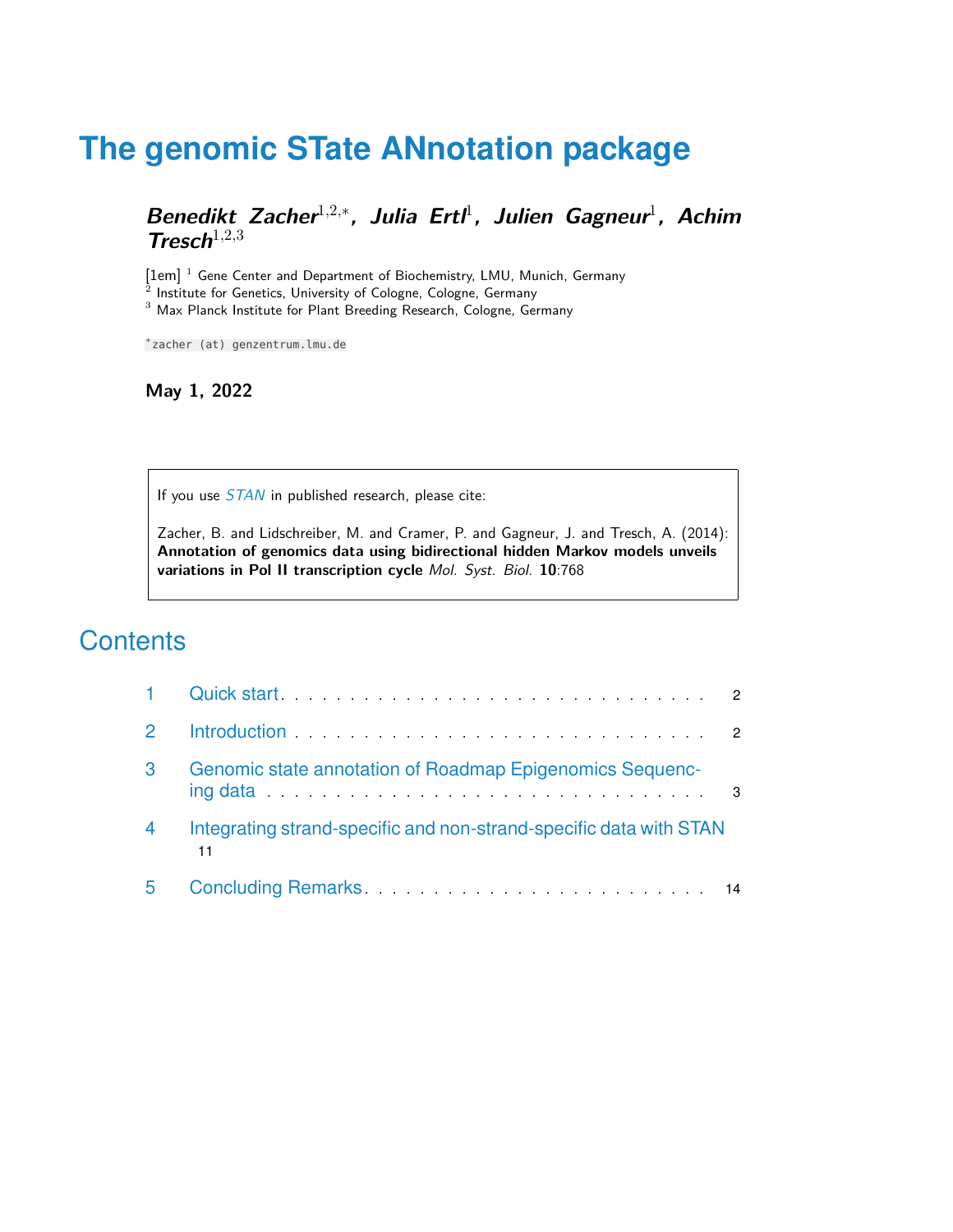### 1 Quick start

```
## Loading library and data
library(STAN)
data(trainRegions)
data(pilot.hg19)
## Model initialization
hmm_nb = initHMM(trainRegions[1:3], nStates=10, "NegativeBinomial")
## Model fitting
hmm_fitted_nb = fitHMM(trainRegions[1:3], hmm_nb, maxIters=10)
## Calculate state path
viterbi_nb = getViterbi(hmm_fitted_nb, trainRegions[1:3])
## Convert state path to GRanges object
viterbi_nb_gm12878 = viterbi2GRanges(viterbi_nb, pilot.hg19, 200)
```
# <span id="page-1-1"></span>2 Introduction

Genome segmentation with hidden Markov models has become a useful tool to annotate genomic elements, such as promoters and enhancers by data integration.  $STAN$  (genomic **ST**ate **AN**notation) implements (bidirectional) Hidden Markov Models (HMMs) using a variety of different probability distributions, which can be used to model a wide range of current genomic data:

- Multivariate gaussian: e.g. conutinuous microarray and transformed sequencing data.
- Poisson: e.g. discrete count data from sequencing experiments.
- (Zero-Inflated) Negative Binomial: e.g. discrete count data from sequencing experiments.
- Poisson Log-Normal: e.g. discrete count data from sequencing experiments.
- Negative Multinomial: e.g. discrete count data from sequencing experiments.
- Multinomial: e.g. methylation rates from bisulfite sequencing (in this case it reduces to a Binomial) or binned nuceotide frequencies.
- Bernoulli: Initially proposed by [\[1\]](#page-15-0) to model presence/absence of chromatin marks (another example: transcription factor binding).
- Nucleotide distribution: e.g. nucleotide frequencies in the DNA sequence.

The use of these distributions enables integrating a wide range of genomic data types (e.g. continuous, discrete, binary) to *de novo* learn and annotate the genome into a given number of 'genomic states'. The 'genomic states' may for instance reflect distinct genome-associated protein complexes or describe recurring patterns of chromatin features, i.e. the 'chromatin state'. Unlike other tools,  $STAN$  also allows for the integration of strand-specific (e.g. RNA) and non-strand-specific data (e.g. ChIP) [\[2\]](#page-15-1). In this vignette, we illustrate the use of  $STAN$ by inferring 'chromatin states' from a small example data set of two Roadmap Epigenomics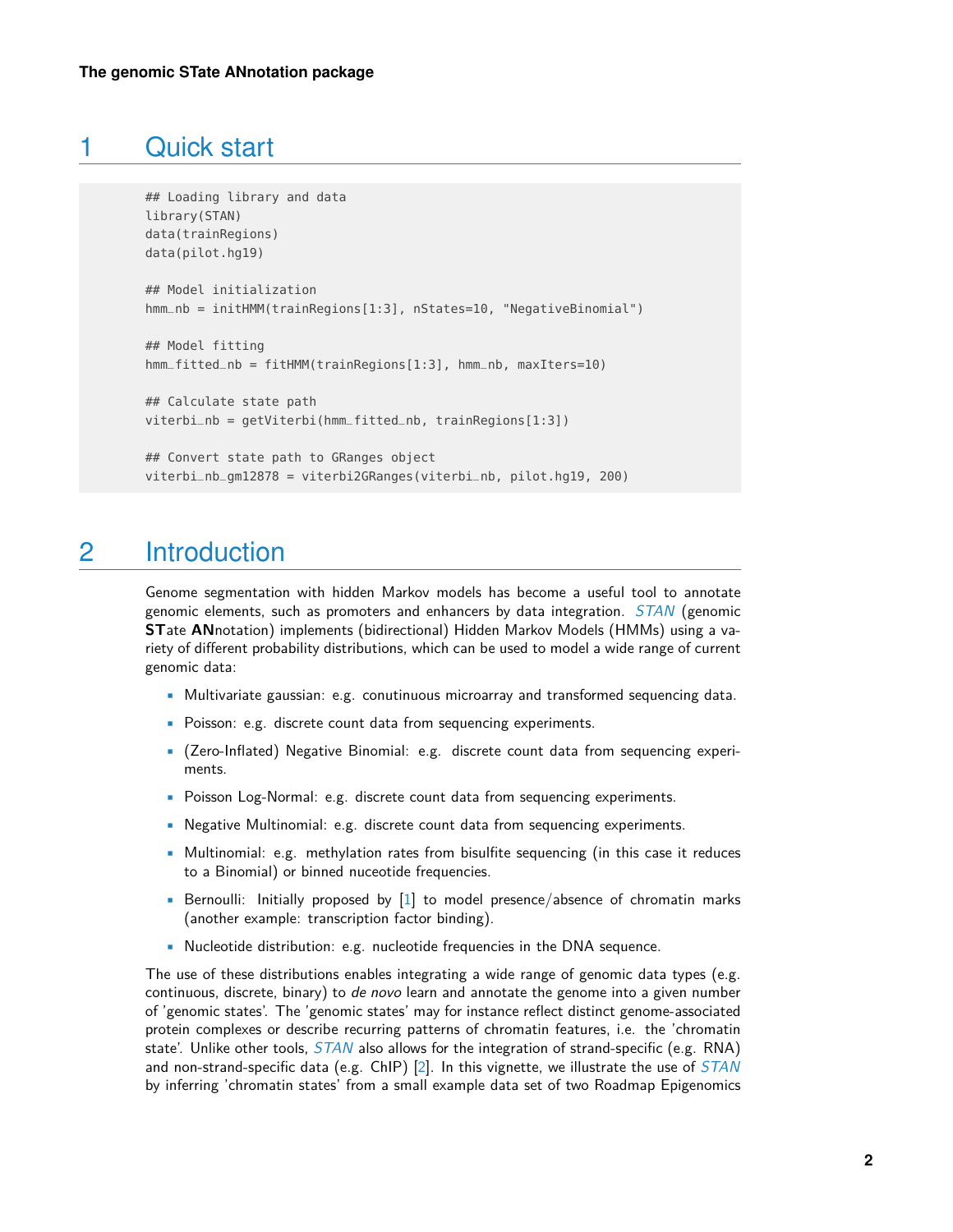cell lines. Moreover, we show how to use strand-specific RNA expression with non-strandspecific ChIP data to infer 'transcription states' in yeast. Before getting started the package needs to be loaded:

<span id="page-2-0"></span>library(STAN)

# 3 Genomic state annotation of Roadmap Epigenomics Sequencing data

The data (or observations) provided to  $STAN$  may consist of one or more observation sequences (e.g. chromosomes), which are contained in a list of (position x experiment) matrices. trainRegions is a list containing one three ENCODE pilot regions (stored in pilot.hg19 as GRanges object) with data for two cell types (K562: E123, Gm12878: E116) from the Roadmap Epigenomics project. The data set contains ChIP-Seq experiments of seven histone modifications (H3K4me1, H3K4me3, H3K36me3, H3K27me3, H3K27ac and H3K9ac), as well as DNase-Seq and genomic input.

```
data(trainRegions)
names(trainRegions)
## [1] "E116.chr1.ENr231" "E116.chr10.ENr114" "E116.chr11.ENm011"
## [4] "E123.chr1.ENr231" "E123.chr10.ENr114" "E123.chr11.ENm011"
str(trainRegions[c(1,4)])
## List of 2
## $ E116.chr1.ENr231: num [1:2500, 1:9] 2 4 2 0 1 1 4 4 2 14 ...
## ..- attr(*, "dimnames")=List of 2
## .. ..$ : NULL
## .. ..$ : chr [1:9] "H3K4me1" "H3K4me3" "H3K36me3" "H3K27me3" ...
## $ E123.chr1.ENr231: num [1:2500, 1:9] 2 1 5 0 1 3 8 8 7 12 ...
## ..- attr(*, "dimnames")=List of 2
## .. ..$ : NULL
## .. ..$ : chr [1:9] "H3K4me1" "H3K4me3" "H3K36me3" "H3K27me3" ...
```
The genomic regions for each cell type in trainRegions are stored as a GRanges object in pilot.hg19:

```
data(pilot.hg19)
pilot.hg19
## GRanges object with 3 ranges and 1 metadata column:
## seqnames ranges strand | name
## <Rle> <IRanges> <Rle> | <character>
## [1] chr1 151158001-151658000 * | ENr231
## [2] chr10 55483801-55983800 * | ENr114
## [3] chr11 1743401-2349400 * | ENm011
#### seqinfo: 21 sequences from an unspecified genome; no seqlengths
```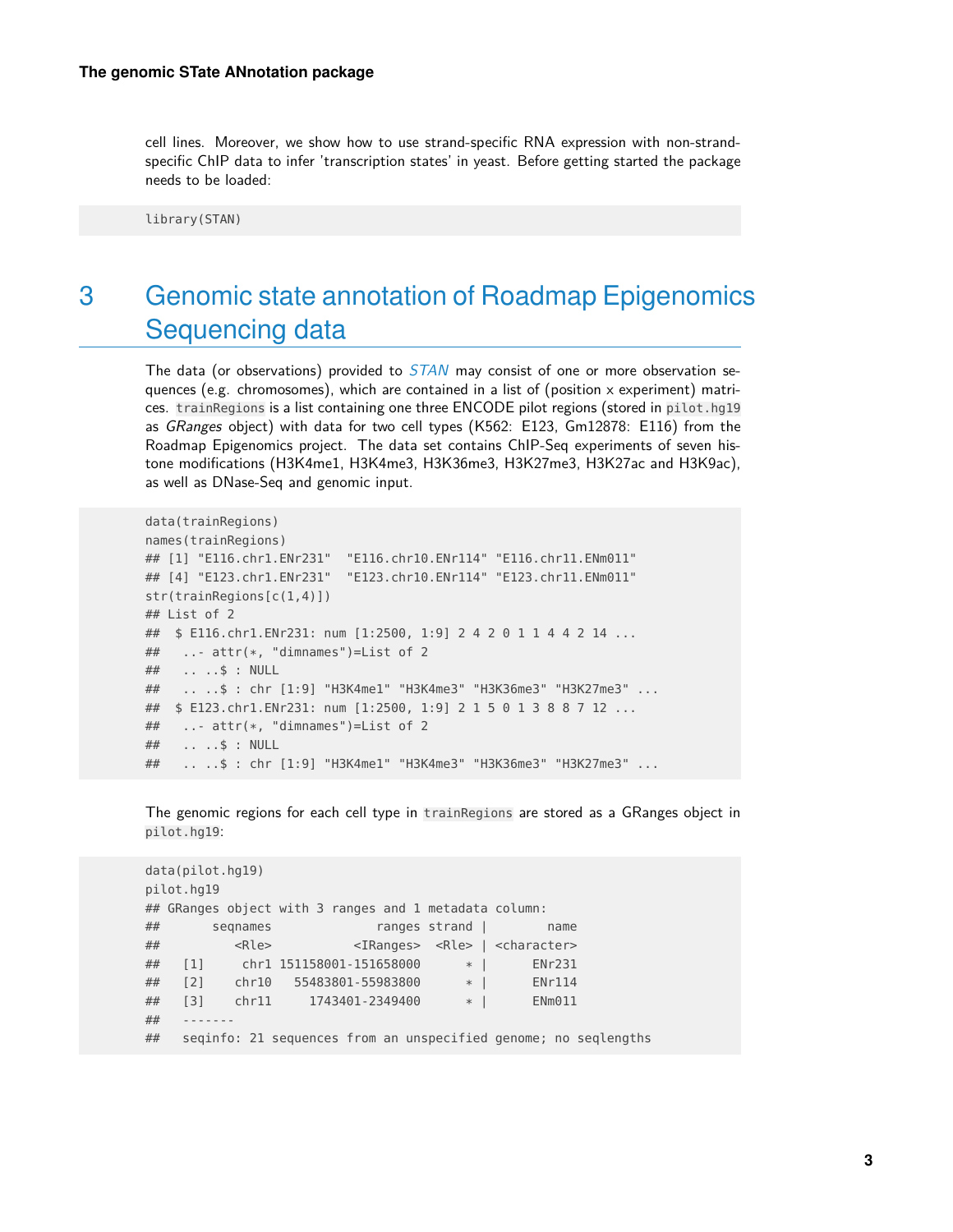Before model fitting, we calculate size factors to correct for the different different sequencing depths between cell lines.

```
celltypes = list("E123"=grep("E123", names(trainRegions)),
        "E116"=grep("E116", names(trainRegions)))
sizeFactors = getSizeFactors(trainRegions, celltypes)
sizeFactors
## H3K4me1 H3K4me3 H3K36me3 H3K27me3 H3K9me3 H3K27ac H3K9ac
## E123 1.055900 0.9104679 0.9397551 0.946867 1.2351436 1.112482 1.2326048
## E123 1.055900 0.9104679 0.9397551 0.946867 1.2351436 1.112482 1.2326048
## E123 1.055900 0.9104679 0.9397551 0.946867 1.2351436 1.112482 1.2326048
## E116 0.949721 1.1090610 1.0684983 1.059451 0.8400696 0.908175 0.8412481
## E116 0.949721 1.1090610 1.0684983 1.059451 0.8400696 0.908175 0.8412481
## E116 0.949721 1.1090610 1.0684983 1.059451 0.8400696 0.908175 0.8412481
## DNase Input
## E123 0.9252687 1.2844840
## E123 0.9252687 1.2844840
## E123 0.9252687 1.2844840
## E116 1.0878636 0.8186808
## E116 1.0878636 0.8186808
## E116 1.0878636 0.8186808
```
Genome segmentation is carried out in  $STAN$  using three functions: initHMM, fitHMM and getViterbi. initHMM initializes a model with nStates states for a given probability/emission distribution, which we set to 'PoissonLogNormal' in this example. **fitHMM** then optimizes model parameters using the Expectation-Maximization algorithm. Model parameters can be accessed with the EmissionParams function. Note that in this example, we set the maximal number of iteration to 10 in this case for speed reason. To ensure convergence this number should be higher in real world applications. After HMM fitting, the state annotation is calculated using the getViterbi function.

```
nStates = 10
hmm_poilog = initHMM(trainRegions, nStates, "PoissonLogNormal", sizeFactors)
hmm_fitted_poilog = fitHMM(trainRegions, hmm_poilog, sizeFactors=sizeFactors, maxIters=10)
viterbi_poilog = getViterbi(hmm_fitted_poilog, trainRegions, sizeFactors)
str(viterbi_poilog)
## List of 6
## $ E116.chr1.ENr231 : Factor w/ 10 levels "1","2","3","4",..: 3 3 3 3 3 3 3 3 3 2 ...
## $ E116.chr10.ENr114: Factor w/ 10 levels "1","2","3","4",..: 10 10 10 10 10 10 10 10 10 10 ...
## $ E116.chr11.ENm011: Factor w/ 10 levels "1","2","3","4",..: 10 10 10 10 10 10 10 10 10 10 ...
## $ E123.chr1.ENr231 : Factor w/ 10 levels "1", "2", "3", "4",..: 3 3 3 3 3 3 6 6 6 6 ...
## $ E123.chr10.ENr114: Factor w/ 10 levels "1","2","3","4",..: 10 10 10 10 10 10 10 10 10 10 ...
## $ E123.chr11.ENm011: Factor w/ 10 levels "1","2","3","4",..: 10 10 10 10 10 10 10 10 10 10 ...
```
In order to ease the use of other genomic applications and Bioconductor packages, the viterbi path can be converted into a GRanges object.

```
viterbi_poilog_gm12878 = viterbi2GRanges(viterbi_poilog[1:3], regions=pilot.hg19, binSize=200)
viterbi_poilog_gm12878
## GRanges object with 391 ranges and 1 metadata column:
```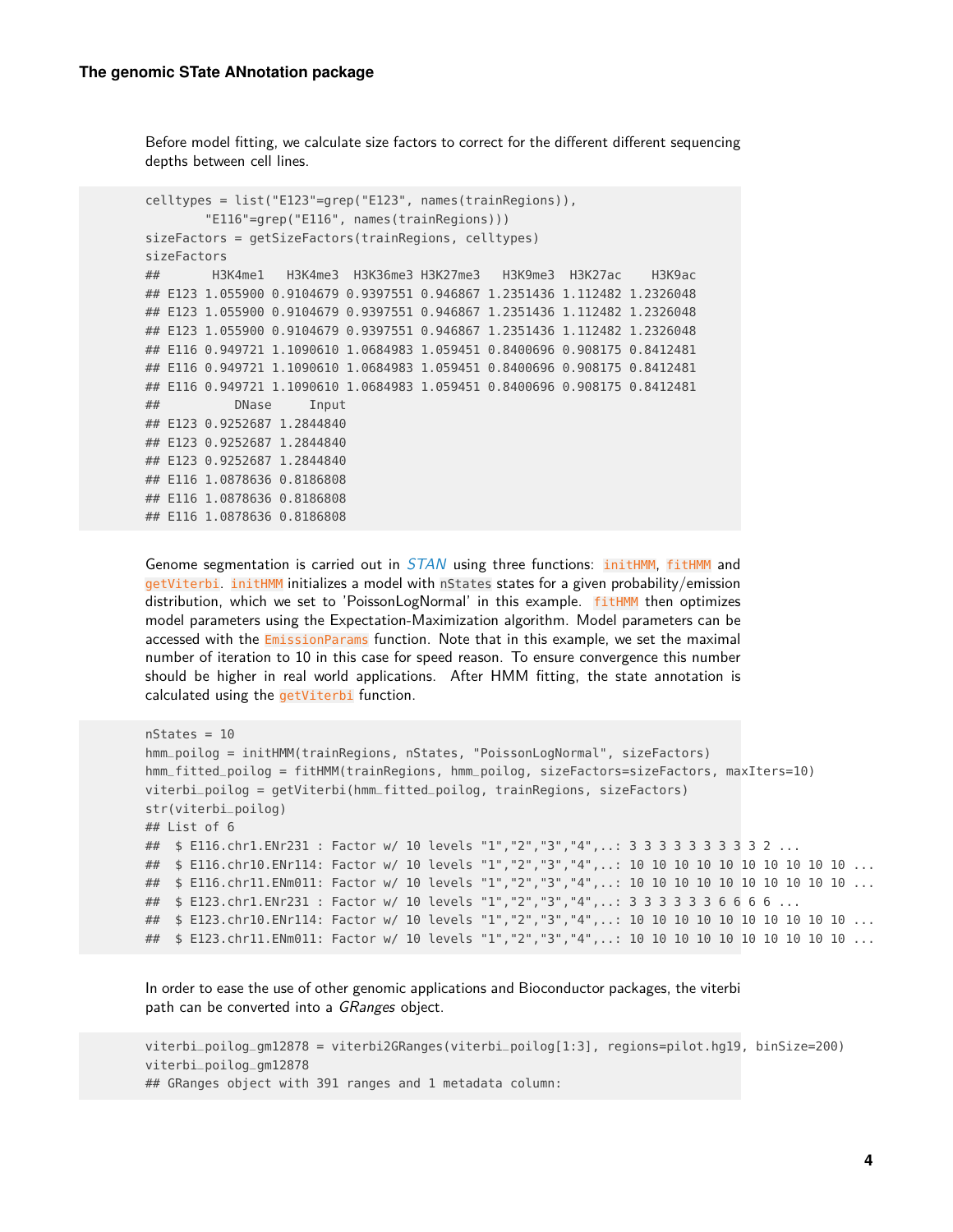#### **The genomic STate ANnotation package**

| ## |                                                                | segnames    |                          | ranges strand | name                                                      |  |  |  |  |
|----|----------------------------------------------------------------|-------------|--------------------------|---------------|-----------------------------------------------------------|--|--|--|--|
| ## |                                                                | <rle></rle> |                          |               | <iranges> <rle>   <character></character></rle></iranges> |  |  |  |  |
| ## | $\lceil 1 \rceil$                                              |             | chrl 151158001-151159801 | $\ast$        | 3                                                         |  |  |  |  |
| ## | $\lceil 2 \rceil$                                              |             | chrl 151159801-151160801 | $*$           | $\overline{2}$                                            |  |  |  |  |
| ## | [3]                                                            |             | chrl 151160801-151161001 | $*-1$         | 6                                                         |  |  |  |  |
| ## | [4]                                                            |             | chrl 151161001-151161601 | $*$           | 9                                                         |  |  |  |  |
| ## | [5]                                                            |             | chr1 151161601-151163001 | $*$           | $\overline{4}$                                            |  |  |  |  |
| ## | $\sim$ $\sim$ $\sim$                                           | $\cdots$    | $\cdots$                 |               | $\cdots$                                                  |  |  |  |  |
| ## | [387]                                                          | chr11       | 2324601-2326601          | $*$           | 10                                                        |  |  |  |  |
| ## | [388]                                                          | chr11       | 2326601-2327601          | $*$           | $\overline{2}$                                            |  |  |  |  |
| ## | [389]                                                          | chr11       | 2327601-2328001          | $*$           | 6                                                         |  |  |  |  |
| ## | [390]                                                          | chr11       | 2328001-2328201          | $*$           | $\overline{2}$                                            |  |  |  |  |
| ## | [391]                                                          | chr11       | 2328201-2349401          | $*$           | 10                                                        |  |  |  |  |
| ## |                                                                |             |                          |               |                                                           |  |  |  |  |
| ## | seginfo: 3 sequences from an unspecified genome; no seglengths |             |                          |               |                                                           |  |  |  |  |

Before giving some more details about further analysis and visualization of the models we repeat above segementations using the 'NegativeBinomial' emission functions.

```
hmm_nb = initHMM(trainRegions, nStates, "NegativeBinomial", sizeFactors)
hmm_fitted_nb = fitHMM(trainRegions, hmm_nb, sizeFactors=sizeFactors, maxIters=10)
viterbi_nb = getViterbi(hmm_fitted_nb, trainRegions, sizeFactors=sizeFactors)
viterbi_nb_gm12878 = viterbi2GRanges(viterbi_nb[1:3], pilot.hg19, 200)
```
In order to assign biologically meaningful roles to the inferred states we calculate the mean number of reads per 200 base pair bin for both segmentations.

```
avg_cov_nb = getAvgSignal(viterbi_nb, trainRegions)
avg_cov_poilog = getAvgSignal(viterbi_poilog, trainRegions)
```
These are then plotted using the heatmap. 2 function (see Figure [1\)](#page-5-0).

```
## specify color palette
library(gplots)
heat = c("dark blue", "dodgerblue4", "darkred", "red", "orange", "gold", "yellow")
colfct = colorRampPalette(heat)
colpal_statemeans = colfct(200)
## define state order and colors
ord_nb = order(apply(avg_cov_nb,1,max), decreasing=TRUE)
statecols_nb = rainbow(nStates)
names(statecols_nb) = ord_nb
heatmap.2(log(avg_cov_nb+1)[as.character(ord_nb),], margins=c(8,7), srtCol=45,
        RowSideColors=statecols_nb[as.character(ord_nb)], dendrogram="none",
        Rowv=FALSE, Colv=FALSE, col=colpal_statemeans, trace="none",
        cellnote=round(avg_cov_nb,1)[as.character(ord_nb),], notecol="black")
## define state order and colors
ord_poilog = order(apply(avg_cov_poilog,1,max), decreasing=TRUE)
```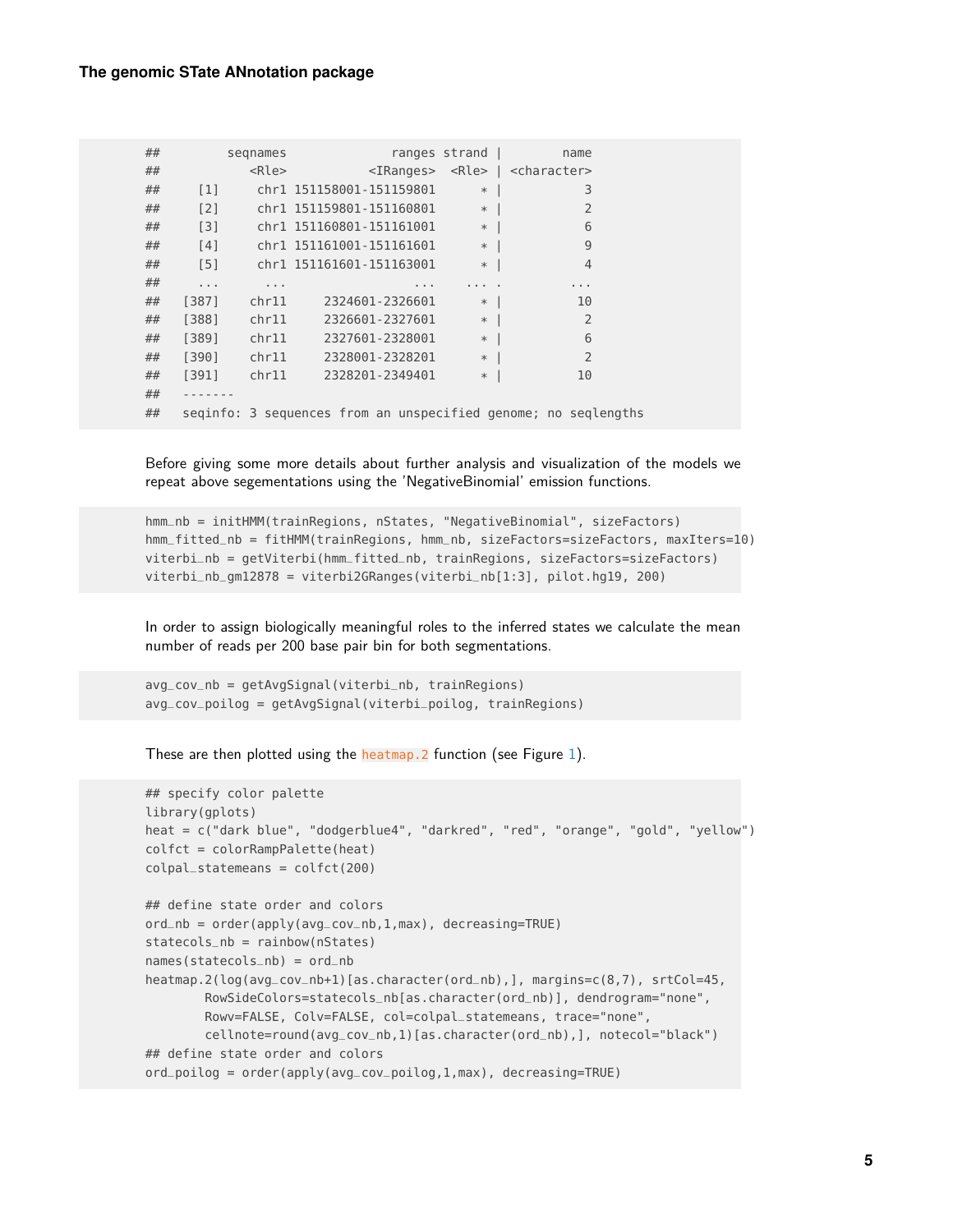```
statecols_poilog = rainbow(nStates)
names(statecols_poilog) = ord_poilog
heatmap.2(log(avg_cov_poilog+1)[as.character(ord_poilog),], margins=c(8,7), srtCol=45,
       RowSideColors=statecols_poilog[as.character(ord_poilog)], dendrogram="none",
       Rowv=FALSE, Colv=FALSE, col=colpal_statemeans, trace="none",
        cellnote=round(avg_cov_poilog,1)[as.character(ord_poilog),], notecol="black")
```




**(b)**

**Figure 1: Mean read counts of the (a) 'NegativeBinomial' and (b) 'PoissonLogNormal' state annotation**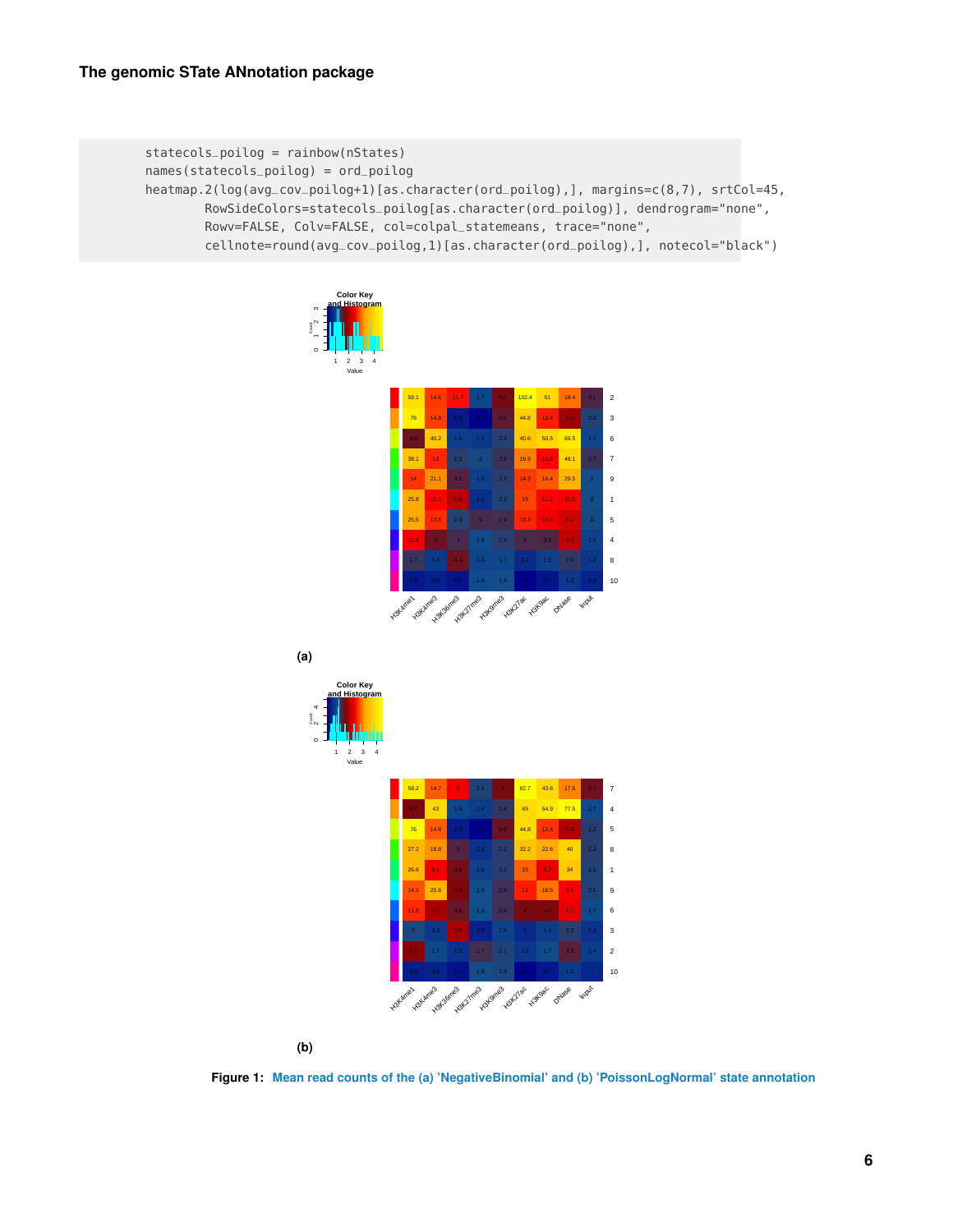In order to visualize both  $STAN$  segmentations, we convert the viterbi paths and the data to [Gviz](http://bioconductor.org/packages/Gviz) objects.

```
library(Gviz)
from = start(pilot.hg19)[3]to = from+300000
gvizViterbi_nb = viterbi2Gviz(viterbi_nb_gm12878, "chr11", "hg19", from, to, statecols_nb)
gvizViterbi_poilog = viterbi2Gviz(viterbi_poilog_gm12878, "chr11", "hg19", from, to,
        statecols_poilog)
gvizData = data2Gviz(trainRegions[[3]], pilot.hg19[3], binSize = 200, gen = "hg19", col="black", chrom = "ch
```
Then, we use the plotTracks function to plot everything (see Figure [2\)](#page-7-0).

```
gaxis = GenomeAxisTrack()
data(ucscGenes)
mySize = c(1, rep(1.2, 9), 0.5, 0.5, 3)plotTracks(c(list(gaxis), gvizData,gvizViterbi_nb,gvizViterbi_poilog,ucscGenes["chr11"]),
        from=from, to=to, showFeatureId=FALSE, featureAnnotation="id", fontcolor.feature="black",
        cex.feature=0.7, background.title="darkgrey", lwd=2, sizes=mySize)
```
### Modeling Sequencing data using other emission functions

In this section we illustrate the use of other distributions to annotate the the Roadmap Epigenomics example data set, namely the 'Poisson', 'NegativeMultinomial', 'Gaussian' and 'Bernoulli' models. The 'Poisson' model is an obvious choice when dealing with count data. However since the variance of the Poisson is equal to its mean it might not be an ideal choice for modeling Sequencing experiments, which have been shown to be overdispersed [\[3\]](#page-15-2).

```
hmm_pois = initHMM(trainRegions, nStates, "Poisson")
hmm_fitted_pois = fitHMM(trainRegions, hmm_pois, maxIters=10)
viterbi_pois = getViterbi(hmm_fitted_pois, trainRegions)
```
The 'NegativeMultinomial' distribution for genome segmentation with HMMs was first proposed in the EpicSeg model [\[4\]](#page-15-3). The Negative Multinomial can be understood as a Multinomial distribution, where its overdispersion of is modeled by a Negative Binomial distribution. However, this assumes a shared overdispersion across data tracks within a state as opposed to the 'NegativeBinomial' and 'PoissonLogNormal' models which model the variance for each state and data track separately. In order to use the 'NegativeMultinomial' in [STAN](http://bioconductor.org/packages/STAN) an additional data track - the sum of counts - for each bin needs to be added to the data. Internally the 'NegativeMultinomial' is modeled as a product of a 'NegativeBinomial' and a 'Multinomial' emission (see section 'Combining different emission functions' for further details):

```
simData_nmn = lapply(trainRegions, function(x) cbind(apply(x,1,sum), x))
hmm_nmn = initHMM(simData_nmn, nStates, "NegativeMultinomial")
hmm_fitted_nmn = fitHMM(simData_nmn, hmm_nmn, maxIters=10)
viterbi_nmn = getViterbi(hmm_fitted_nmn, simData_nmn)
```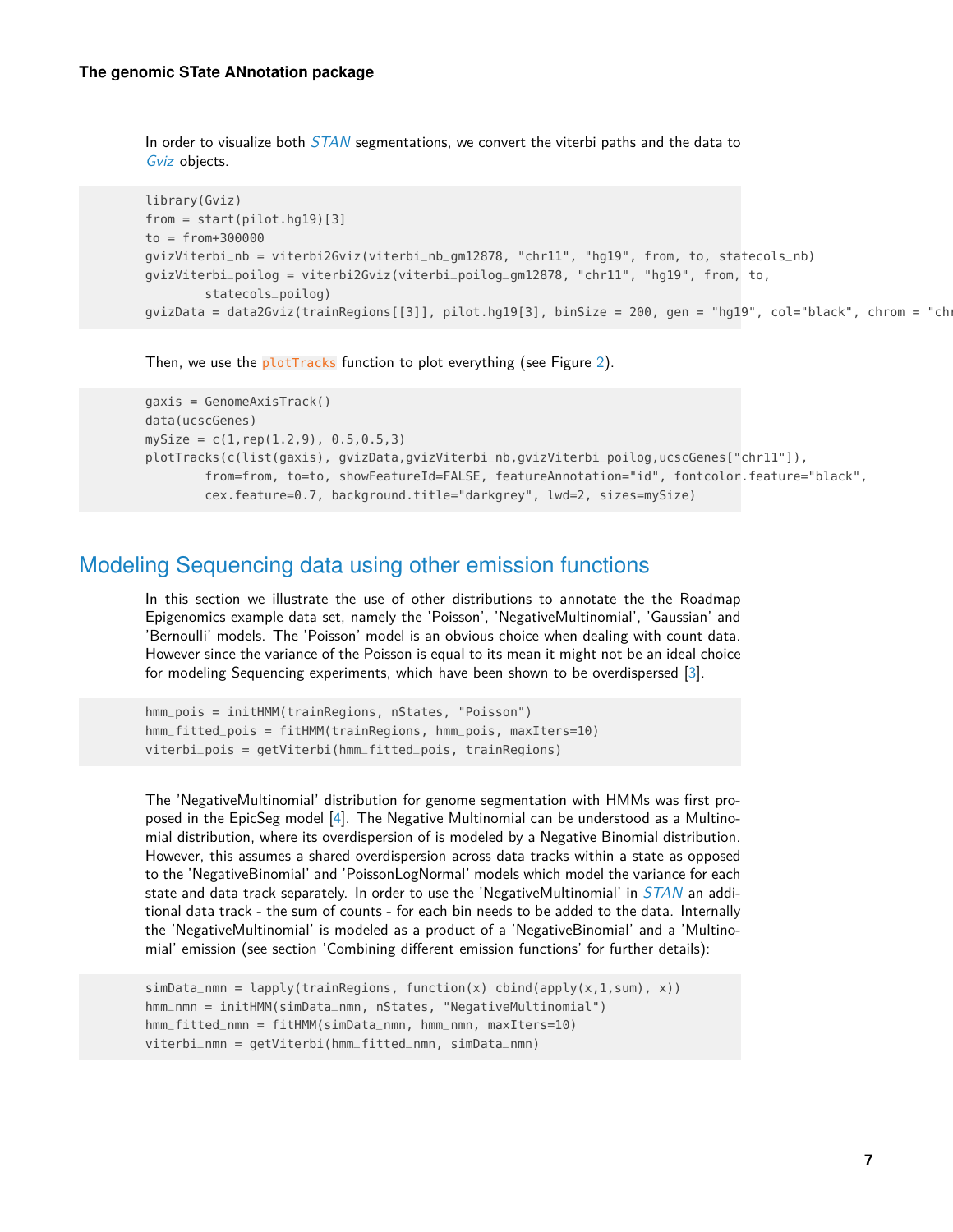<span id="page-7-0"></span>

**Figure 2: Genome Browser showing the 10 data tracks used for model learning together with the 'Negativebinomial' (top) and 'PoissonLogNormal' (bottom) segmentations and known UCSC gene annotations**

In order to model the data using Gaussian distributions, it needs to be log-transformed and smoothed. This approach is implementd in Segway, a method used by the ENCODE Consortium for chromatin state annotation [\[5\]](#page-15-4). However, to overcome singularity of the (diagonal) covariance matrix due to the zero-inflated distribution of the transformed read counts, it uses a shared variance over states for each data track. To use gaussian distributions with Sequencing data in  $STAN$ , we transform the data (with the hyperbole sine function [\[5\]](#page-15-4)) and model it using the emission 'IndependentGaussian' with a shared covariance, i.e. shared Cov=TRUE.

```
trainRegions_smooth = lapply(trainRegions, function(x)
            apply(log(x+sqrt(x^2+1)), 2, runningMean, 2))
hmm_gauss = initHMM(trainRegions_smooth, nStates, "IndependentGaussian", sharedCov=TRUE)
hmm_fitted_gauss = fitHMM(trainRegions_smooth, hmm_gauss, maxIters=10)
viterbi_gauss = getViterbi(hmm_fitted_gauss, trainRegions_smooth)
```
Another approach was proposed in ChromHMM, which models binarized data using an independent Bernoulli model [\[1\]](#page-15-0). Note, that the performance of the model highly depends on the non-trivial choice of a proper cutoff and quantitative information is lost. The latter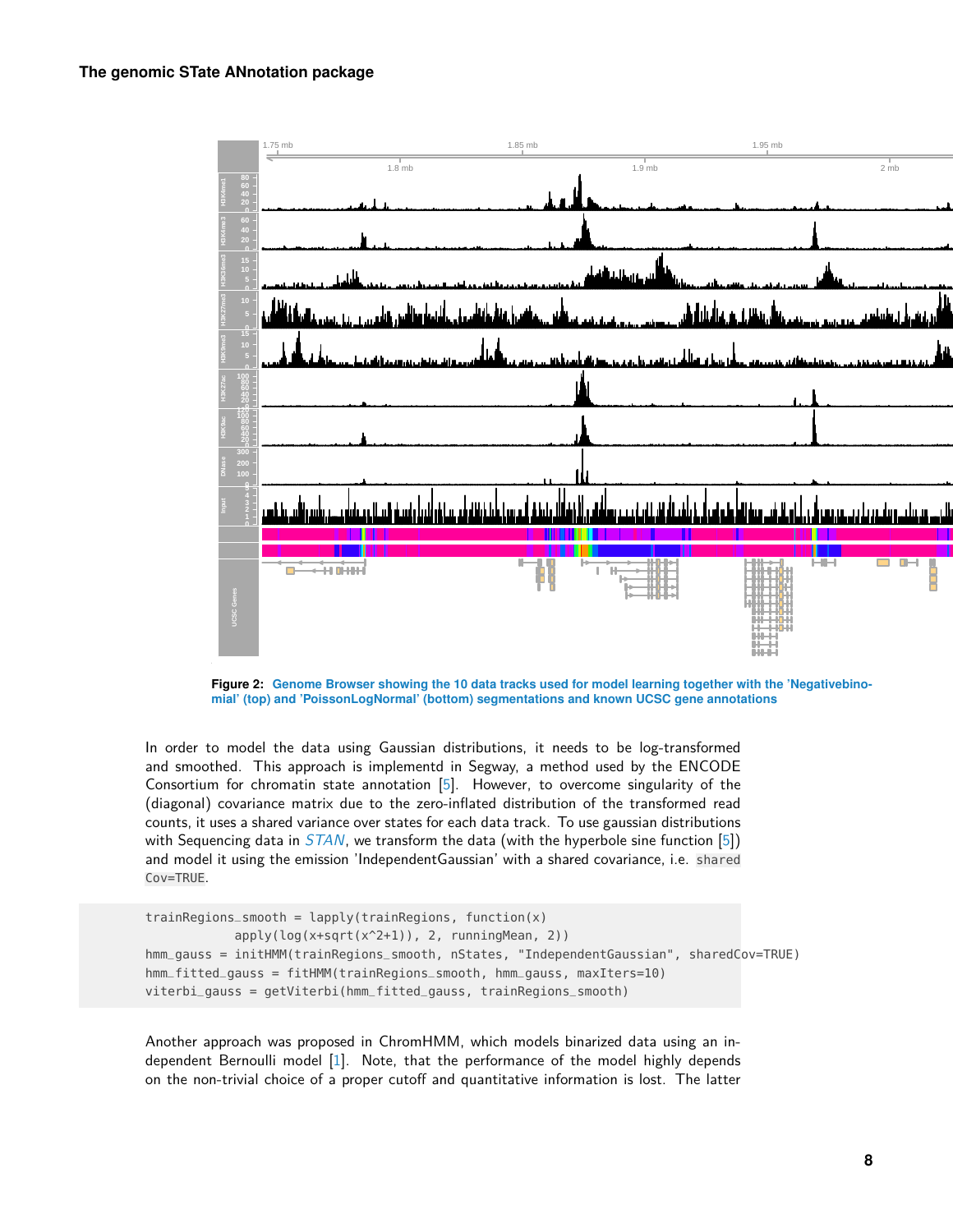is especially important when predicting promoters and enhancers since these elements are both marked H3K4me1 and H3K4me3, but at different ratios. The function binarizeData binarizes the data using the default approach by ChromHMM [\[1\]](#page-15-0). The model can then be fit by specifying the 'Bernoulli' model. Note however, that initialization and model fitting are carried out differently than in the ChromHMM implementation. In particular  $STAN$  uses the EM algorithm while ChromHMM uses online EM. For details on the initialization, please see the initHMM manual.

```
trainRegions_binary = binarizeData(trainRegions)
hmm_ber = initHMM(trainRegions_binary, nStates, "Bernoulli")
hmm_fitted_ber = fitHMM(trainRegions_binary, hmm_ber, maxIters=10)
viterbi_ber = getViterbi(hmm_fitted_ber, trainRegions_binary)
```
We calculate the mean read coverage for each method and segmentation:

```
avg_cov_gauss = getAvgSignal(viterbi_gauss, trainRegions)
avg_cov_nmn = getAvgSignal(viterbi_nmn, trainRegions)
avg_cov_ber = getAvgSignal(viterbi_ber, trainRegions)
avg_cov_pois = getAvgSignal(viterbi_pois, trainRegions)
```
These are again plotted using the heatmap.2 function (see Figure [3\)](#page-9-0).

```
heatmap.2(log(avg_cov_gauss+1), margins=c(8,7),srtCol=45, dendrogram="row", Rowv=TRUE,
        Colv=FALSE, col=colpal_statemeans, trace="none", notecex=0.7, cexRow=0.75, cexCol=1,
        cellnote=round(avg_cov_gauss,1), notecol="black")
heatmap.2(log(avg_cov_nmn+1), margins=c(8,7),srtCol=45, dendrogram="row", Rowv=TRUE,
       Colv=FALSE, col=colpal_statemeans, trace="none", notecex=0.7, cexRow=0.75, cexCol=1,
        cellnote=round(avg_cov_nmn,1), notecol="black")
heatmap.2(log(avg_cov_ber+1), margins=c(8,7),srtCol=45, dendrogram="row", Rowv=TRUE,
        Colv=FALSE, col=colpal_statemeans, trace="none", notecex=0.7, cexRow=0.75, cexCol=1,
        cellnote=round(avg_cov_ber,1), notecol="black")
heatmap.2(log(avg_cov_pois+1), margins=c(8,7),srtCol=45, dendrogram="row", Rowv=TRUE,
       Colv=FALSE, col=colpal_statemeans, trace="none", notecex=0.7, cexRow=0.75, cexCol=1,
        cellnote=round(avg_cov_pois,1), notecol="black")
```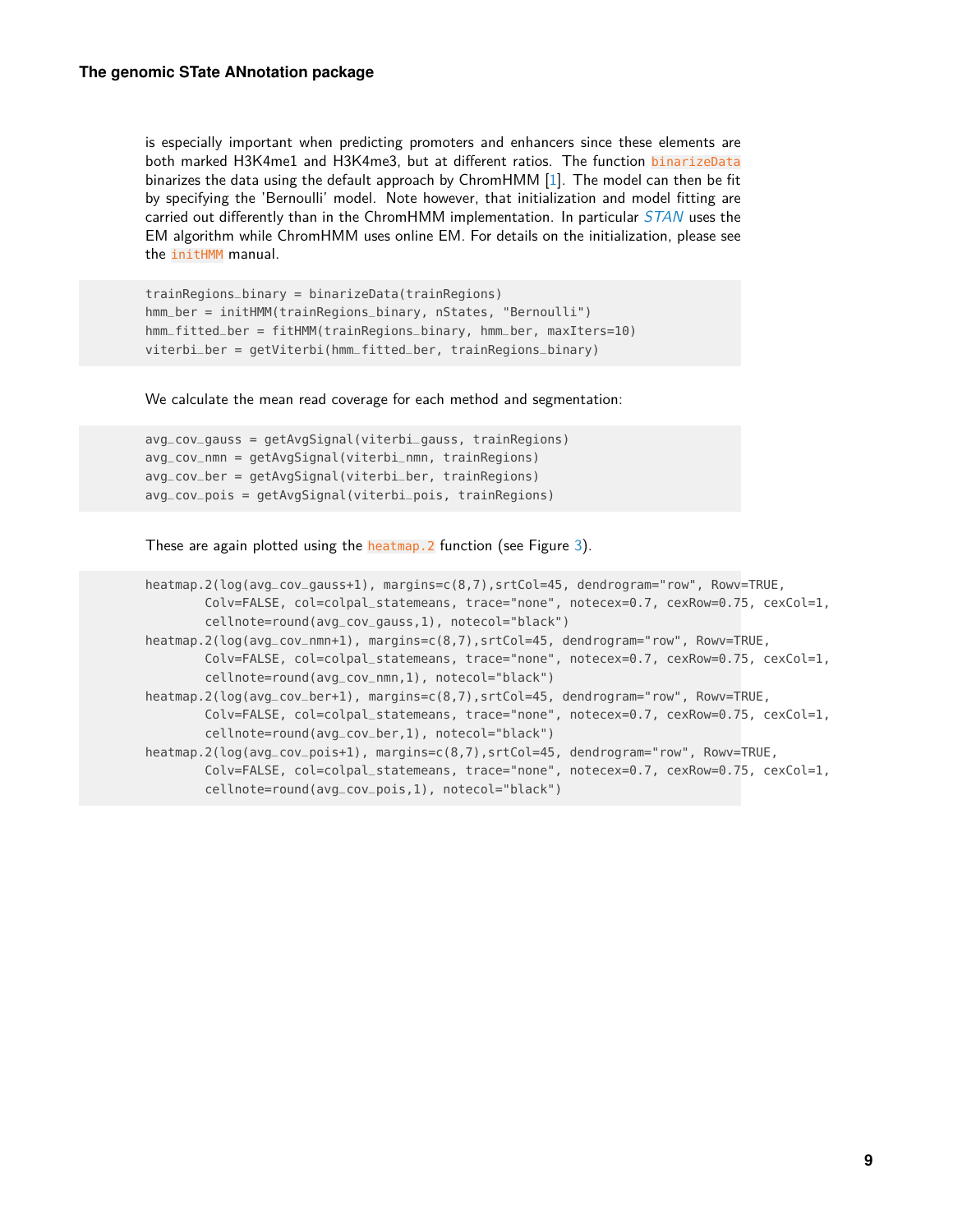<span id="page-9-0"></span>

**(a)**

Count



**(b)**



**10**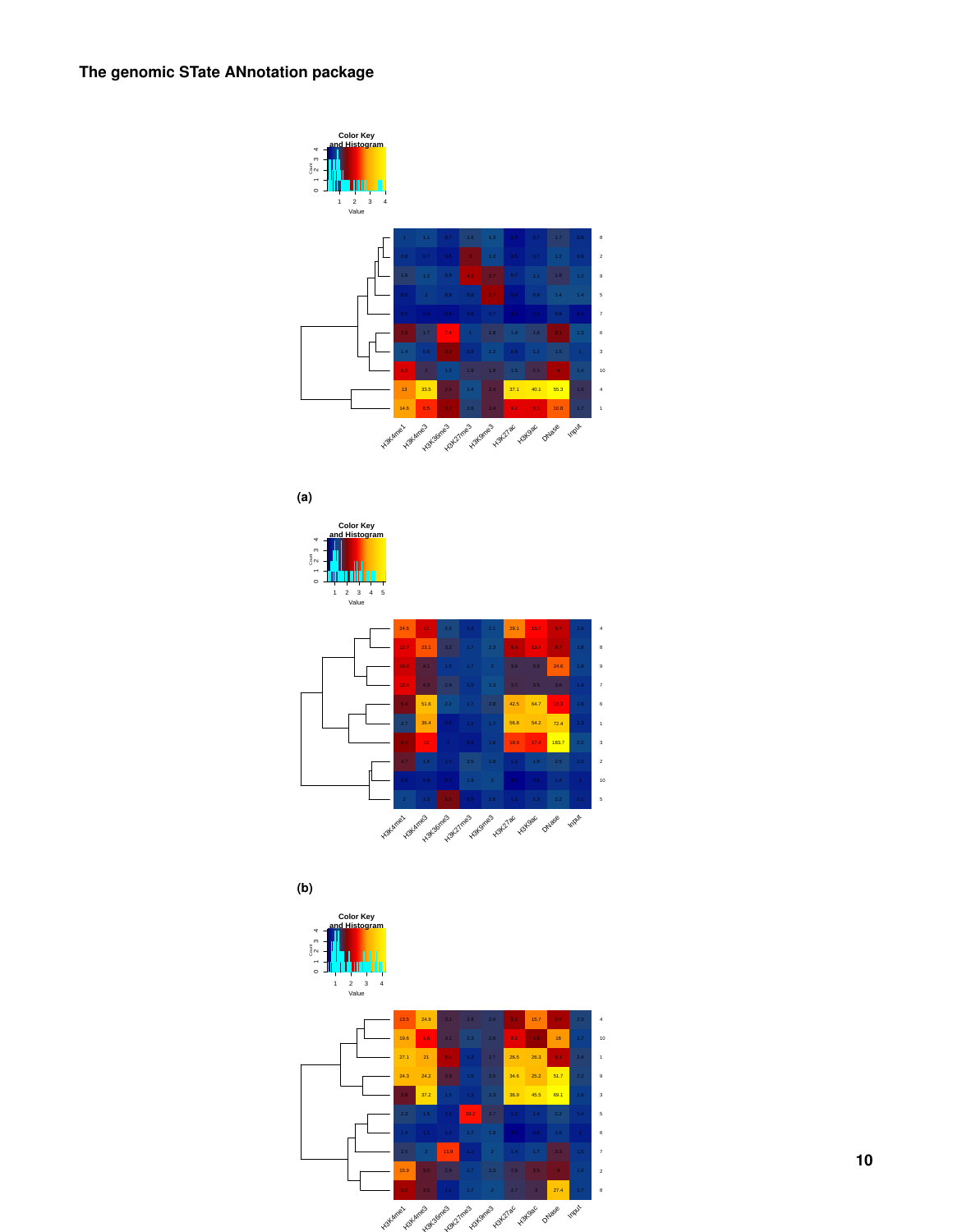# <span id="page-10-0"></span>4 Integrating strand-specific and non-strand-specific data with STAN

[STAN](http://bioconductor.org/packages/STAN) also allows for the integration of strand-specific (e.g. RNA) and non-strand-specific data (e.g. ChIP). This is donw using bidirectional hidden Markov models (bdHMMs) which were proposed in [\[2\]](#page-15-1). A bdHMM models a directed process using the concept of twin states, where each genomic state is split up into a pair of twin states, one for each direction (e.g. sense and antisense in context of transcription). Those twin state pairs are identical in terms of their emissions (i.e. they model the same genomic state). Currently the following models are available for bdHMMs: 'IndependentGaussian', 'Gaussian', 'NegativeBinomial', 'ZINegativeBinomial' and 'PoissonLogNormal'. We now illustrate the use of bdHMMs in [STAN](http://bioconductor.org/packages/STAN) at an example data set of yeast transcription factors measured by ChIP-chip and RNA expression measured with a tiling array which was used to model the transcription cycle as a sequence of 'transcription states' in [\[2\]](#page-15-1).

The initBdHMM function is used to initialize a bdHMM with 6 twin states. Note that the overall number of states in the bdHMM is 12 (6 identical twin state pairs). dirobs defines the directionality (or strand-specificity) of the data tracks. In dirobs, the first 10 data tracks are non-strand-specific ChIP-chip measurments, indicated by '0' and data track 11 and 12 are strand-specific RNA expression measurements, indicated by '1'. Note that strand-specific data tracks must be labeled as increasing pairs of integers. Thus and additional strandspecific data track pair would be labeled as a pair of '2'. Model fitting and calculation of the state annotation are carried out as for standard HMMs:

```
data(yeastTF_databychrom_ex)
dStates = 6dirobs = as.integer(c(rep(0,10), 1, 1))bdhmm_gauss = initBdHMM(yeastTF_databychrom_ex, dStates = dStates, method = "Gaussian", directedObs=dirobs)
bdhmm_fitted_gauss = fitHMM(yeastTF_databychrom_ex, bdhmm_gauss)
viterbi_bdhmm_gauss = getViterbi(bdhmm_fitted_gauss, yeastTF_databychrom_ex)
```
We plot the means of the multivariate gaussian distrbutions for each state (see Figure [4\)](#page-11-0):

```
statecols_yeast = rep(rainbow(nStates), 2)
names(statecols_yeast) = StateNames(bdhmm_fitted_gauss)
means_fitted = EmissionParams(bdhmm_fitted_gauss)$mu
heatmap.2(means_fitted, col=colpal_statemeans,
        RowSideColors=statecols_yeast[rownames(means_fitted)],
        trace="none", cexCol=0.9, cexRow=0.9,
        cellnote=round(means_fitted,1), notecol="black", dendrogram="row",
        Rowv=TRUE, Colv=FALSE, notecex=0.9)
```
We convert the viterbi path into a GRanges object. Note that the directionaliy of bdHMM states is indicated by 'F' (forward) and 'R' (reverse).

```
yeastGRanges = GRanges(IRanges(start=1214616, end=1225008), seqnames="chrIV")
names(viterbi_bdhmm_gauss) = "chrIV"
viterbi_bdhmm_gauss_gr = viterbi2GRanges(viterbi_bdhmm_gauss, yeastGRanges, 8)
viterbi_bdhmm_gauss_gr
```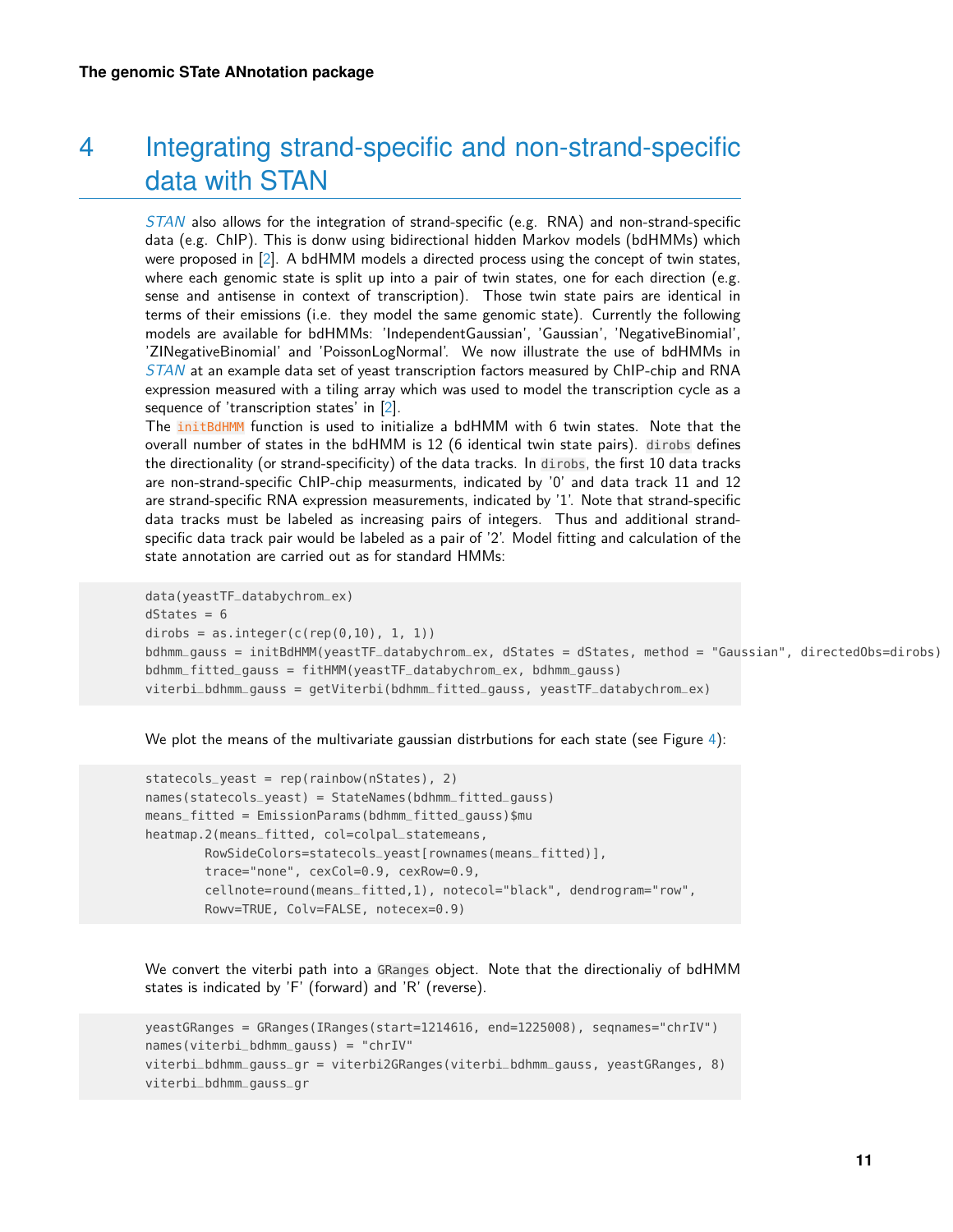<span id="page-11-0"></span>

**Figure 4: Mean signal 6 bdHMM twin state pairs** 'F' and 'R' indicate forward and reverse direction of state pairs.

|    | ## GRanges object with 48 ranges and 1 metadata column: |               |          |                                  |                                                      |                                                                       |                      |                                                               |
|----|---------------------------------------------------------|---------------|----------|----------------------------------|------------------------------------------------------|-----------------------------------------------------------------------|----------------------|---------------------------------------------------------------|
| ## |                                                         |               | segnames |                                  | ranges strand                                        |                                                                       | name                 |                                                               |
| ## |                                                         |               |          |                                  |                                                      | <rle> <iranges> <rle>   <character></character></rle></iranges></rle> |                      |                                                               |
| ## | $\lceil 1 \rceil$                                       |               |          | chrIV 1214616-1215016            | $*$                                                  |                                                                       | R <sub>3</sub>       |                                                               |
| ## | $\lceil 2 \rceil$                                       |               |          | chrIV 1215016-1215088   *        |                                                      |                                                                       | F <sub>3</sub>       |                                                               |
| ## | $\lceil 3 \rceil$                                       |               |          | chrIV $1215088 - 1215224$ *      |                                                      |                                                                       | F4                   |                                                               |
| ## | [4]                                                     |               |          | chrIV 1215224-1215264 *          |                                                      |                                                                       | R1                   |                                                               |
| ## | $[5]$                                                   |               |          | chrIV 1215264-1216808            | $*$                                                  |                                                                       | <b>F4</b>            |                                                               |
| ## | $\sim$ $\sim$ $\sim$                                    | $\sim$ $\sim$ |          | $\sim$ 10 $\pm$                  | $\alpha$ , $\alpha$ , $\alpha$ , $\alpha$ , $\alpha$ |                                                                       | $\sim$ $\sim$ $\sim$ |                                                               |
| ## | $[44]$                                                  |               |          | chrIV 1224680-1224696            | $*$                                                  |                                                                       | F <sub>6</sub>       |                                                               |
| ## |                                                         |               |          | $[45]$ chrIV 1224696-1224752 $*$ |                                                      |                                                                       | R <sub>6</sub>       |                                                               |
| ## | $[46]$                                                  |               |          | chrIV 1224752-1224880            | $*$                                                  |                                                                       | <b>R5</b>            |                                                               |
| ## | $[47]$                                                  |               |          | chrIV 1224880-1224928            | $*$                                                  | F1                                                                    |                      |                                                               |
| ## | [48]                                                    |               |          | chrIV 1224928-1225008            | $*$                                                  |                                                                       | R <sub>5</sub>       |                                                               |
| ## | - - - - - - -                                           |               |          |                                  |                                                      |                                                                       |                      |                                                               |
| ## |                                                         |               |          |                                  |                                                      |                                                                       |                      | seginfo: 1 sequence from an unspecified genome; no seglengths |

Next, we visualize the data, state annotation and together with SGD genes using [Gviz](http://bioconductor.org/packages/Gviz) (see Figure [5\)](#page-13-1):

chr = "chrIV" gen = "sacCer3"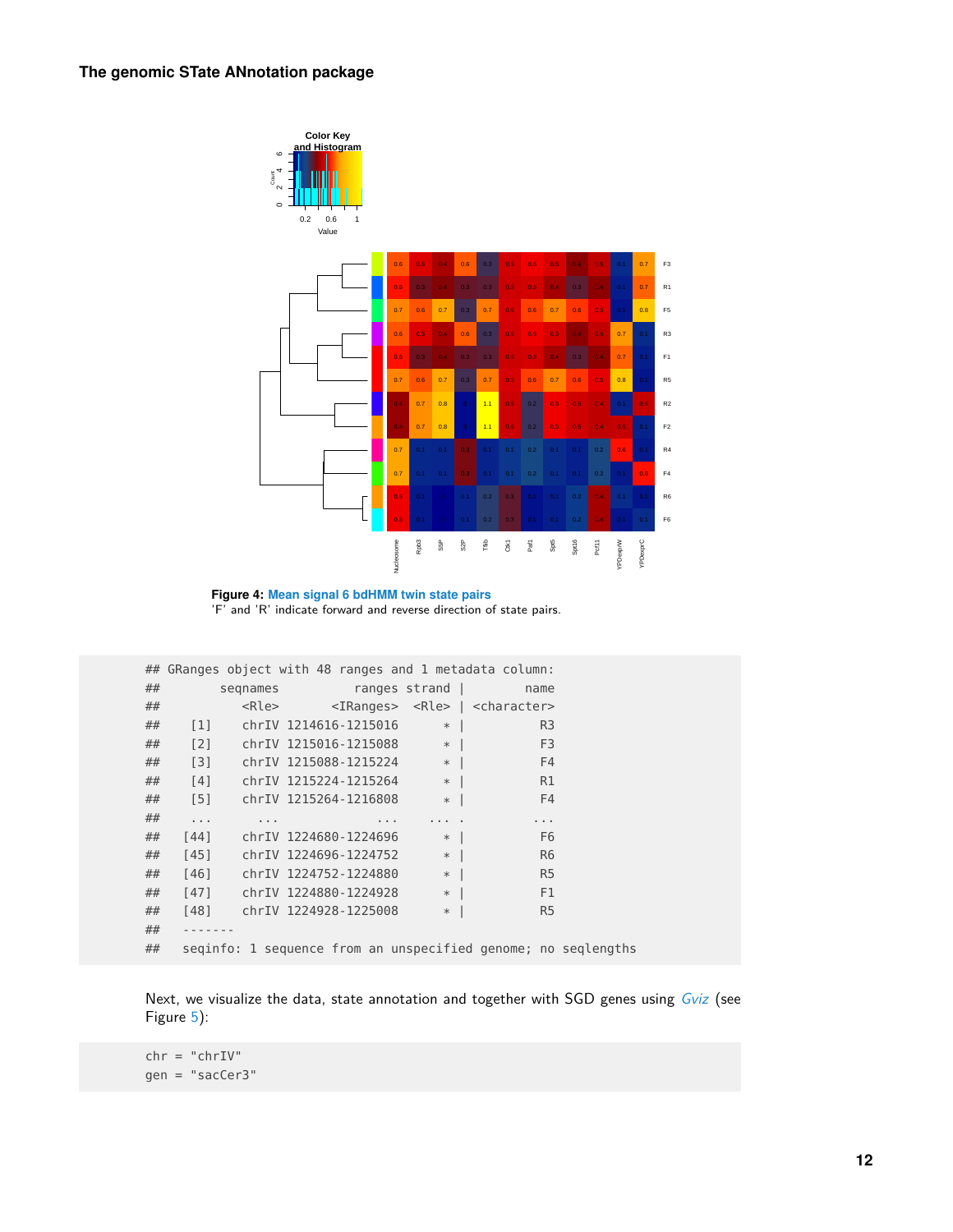```
gtrack <- GenomeAxisTrack()
from=1217060
to=1225000
forward_segments = grep("F", viterbi_bdhmm_gauss_gr$name)
reverse_segments = grep("R", viterbi_bdhmm_gauss_gr$name)
gvizViterbi_yeast = viterbi2Gviz(viterbi_bdhmm_gauss_gr[forward_segments],
        "chrIV", "sacCer3", from, to, statecols_yeast)
gvizViterbi_yeast2 = viterbi2Gviz(viterbi_bdhmm_gauss_gr[reverse_segments],
        "chrIV", "sacCer3", from, to, statecols_yeast)
gvizData_yeast = data2Gviz(obs = yeastTF_databychrom_ex[[1]], regions = yeastGRanges, binSize = 8, gen = "sa
gaxis = GenomeAxisTrack()
data(yeastTF_SGDGenes)
mySize = c(1, rep(1, 12), 0.5, 0.5, 3)plotTracks(c(list(gaxis), gvizData_yeast,gvizViterbi_yeast,gvizViterbi_yeast2,
        list(yeastTF_SGDGenes)), cex.feature=0.7, background.title="darkgrey", lwd=2,
        sizes=mySize, from=from, to=to, showFeatureId=FALSE, featureAnnotation="id",
        fontcolor.feature="black", cex.feature=0.7, background.title="darkgrey",
        showId=TRUE)
```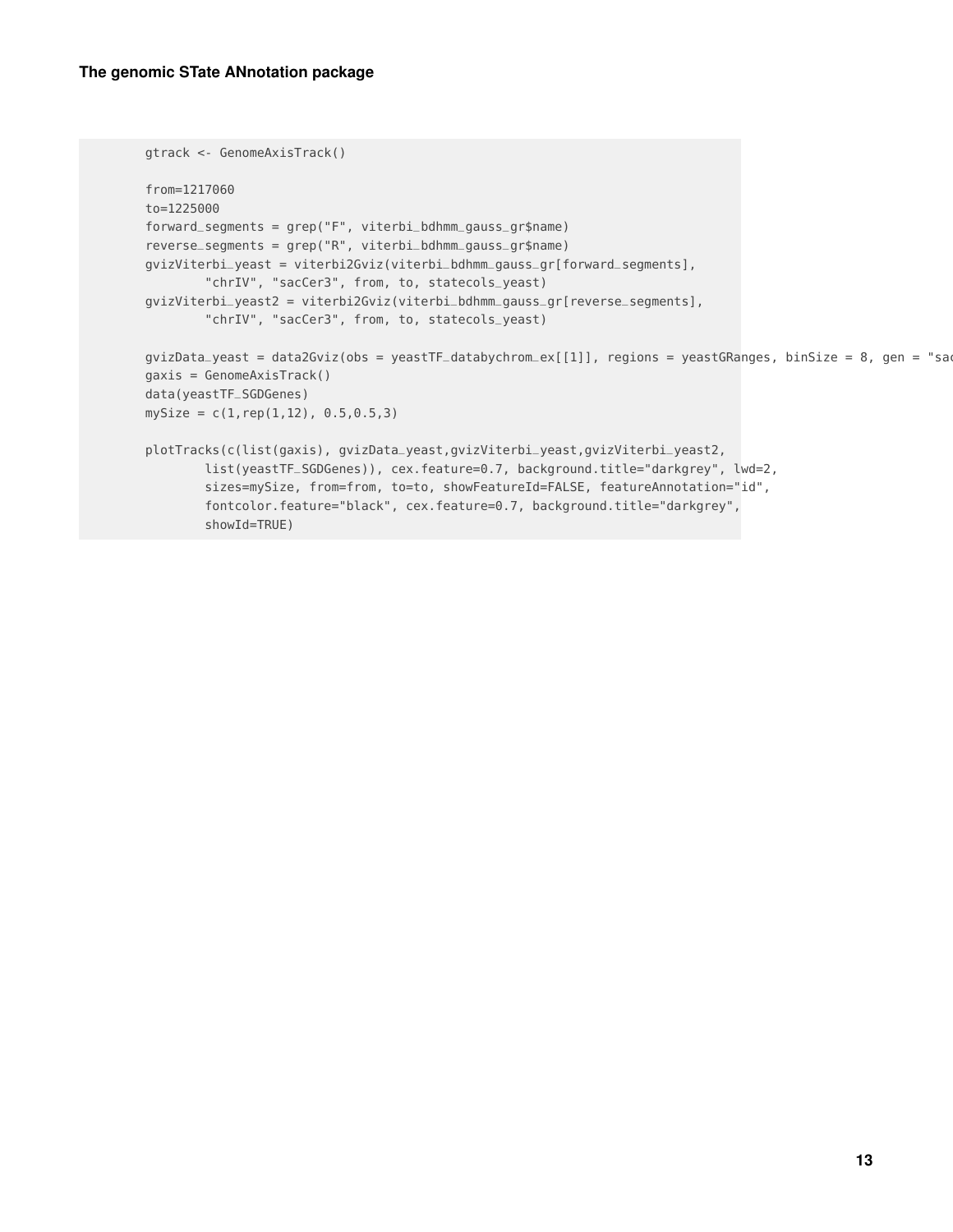<span id="page-13-1"></span>

**Figure 5: Genome Browser showing the 12 data tracks used for model learning together with the segmentations and known SGD gene annotations**

# 5 Concluding Remarks

<span id="page-13-0"></span>This vignette was generated using the following package versions:

- R version 4.2.0 RC (2022-04-21 r82226), x86\_64-pc-linux-gnu
- Locale: LC\_CTYPE=en\_US.UTF-8, LC\_NUMERIC=C, LC\_TIME=en\_GB, LC\_COLLATE=C, LC\_MONETARY=en\_US.UTF-8, LC\_MESSAGES=en\_US.UTF-8, LC\_PAPER=en\_US.UTF-8, LC\_NAME=C, LC\_ADDRESS=C, LC\_TELEPHONE=C, LC\_MEASUREMENT=en\_US.UTF-8, LC\_IDENTIFICATION=C
- Running under: Ubuntu 20.04.4 LTS
- Matrix products: default
- BLAS: /home/biocbuild/bbs-3.16-bioc/R/lib/libRblas.so
- LAPACK: /home/biocbuild/bbs-3.16-bioc/R/lib/libRlapack.so
- Base packages: base, datasets, grDevices, graphics, grid, methods, parallel, stats, stats4, utils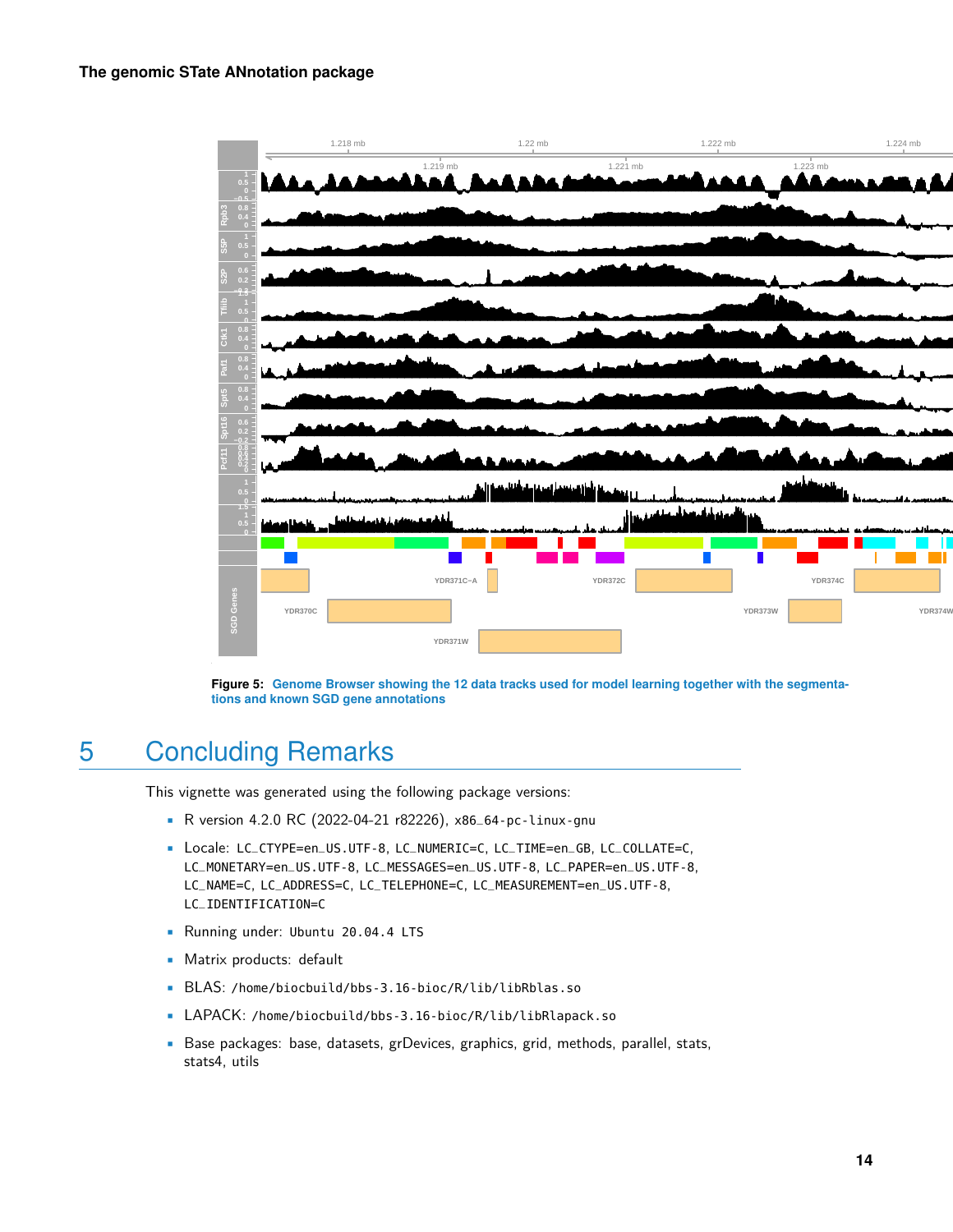- Other packages: BiocGenerics 0.43.0, GenomeInfoDb 1.33.1, GenomicRanges 1.49.0, Gviz 1.41.0, IRanges 2.31.0, S4Vectors 0.35.0, STAN 2.25.0, gplots 3.1.3, knitr 1.39, poilog 0.4.1
- Loaded via a namespace (and not attached): AnnotationDbi 1.59.0, AnnotationFilter 1.21.0, BSgenome 1.65.0, Biobase 2.57.0, BiocFileCache 2.5.0, BiocIO 1.7.0, BiocManager 1.30.17, BiocParallel 1.31.0, BiocStyle 2.25.0, Biostrings 2.65.0, DBI 1.1.2, DelayedArray 0.23.0, Formula 1.2-4, GenomeInfoDbData 1.2.8, GenomicAlignments 1.33.0, GenomicFeatures 1.49.1, Hmisc 4.7-0, KEGGREST 1.37.0, KernSmooth 2.23-20, Matrix 1.4-1, MatrixGenerics 1.9.0, ProtGenerics 1.29.0, R6 2.5.1, RColorBrewer 1.1-3, RCurl 1.98-1.6, RSQLite 2.2.13, Rcpp 1.0.8.3, Rsamtools 2.13.0, Rsolnp 1.16, SummarizedExperiment 1.27.1, VariantAnnotation 1.43.0, XML 3.99-0.9, XVector 0.37.0, assertthat 0.2.1, backports 1.4.1, base64enc 0.1-3, biomaRt 2.53.0, biovizBase 1.45.0, bit 4.0.4, bit64 4.0.5, bitops 1.0-7, blob 1.2.3, caTools 1.18.2, cachem 1.0.6, checkmate 2.1.0, cli 3.3.0, cluster 2.1.3, colorspace 2.0-3, compiler 4.2.0, crayon 1.5.1, curl 4.3.2, data.table 1.14.2, dbplyr 2.1.1, dichromat 2.0-0, digest 0.6.29, dplyr 1.0.9, ellipsis 0.3.2, ensembldb 2.21.1, evaluate 0.15, fansi 1.0.3, fastmap 1.1.0, filelock 1.0.2, foreign 0.8-82, generics 0.1.2, ggplot2 3.3.5, glue 1.6.2, gridExtra 2.3, gtable 0.3.0, gtools 3.9.2, hms 1.1.1, htmlTable 2.4.0, htmltools 0.5.2, htmlwidgets 1.5.4, httr 1.4.2, jpeg 0.1-9, lattice 0.20-45, latticeExtra 0.6-29, lazyeval 0.2.2, lifecycle 1.0.1, magick 2.7.3, magrittr 2.0.3, matrixStats 0.62.0, memoise 2.0.1, munsell 0.5.0, nnet 7.3-17, pillar 1.7.0, pkgconfig 2.0.3, png 0.1-7, prettyunits 1.1.1, progress 1.2.2, purrr 0.3.4, rappdirs 0.3.3, restfulr 0.0.13, rjson 0.2.21, rlang 1.0.2, rmarkdown 2.14, rpart 4.1.16, rstudioapi 0.13, rtracklayer 1.57.0, scales 1.2.0, splines 4.2.0, stringi 1.7.6, stringr 1.4.0, survival 3.3-1, tibble 3.1.6, tidyselect 1.1.2, tools 4.2.0, truncnorm 1.0-8, utf8 1.2.2, vctrs 0.4.1, xfun 0.30, xml2 1.3.3, yaml 2.3.5, zlibbioc 1.43.0